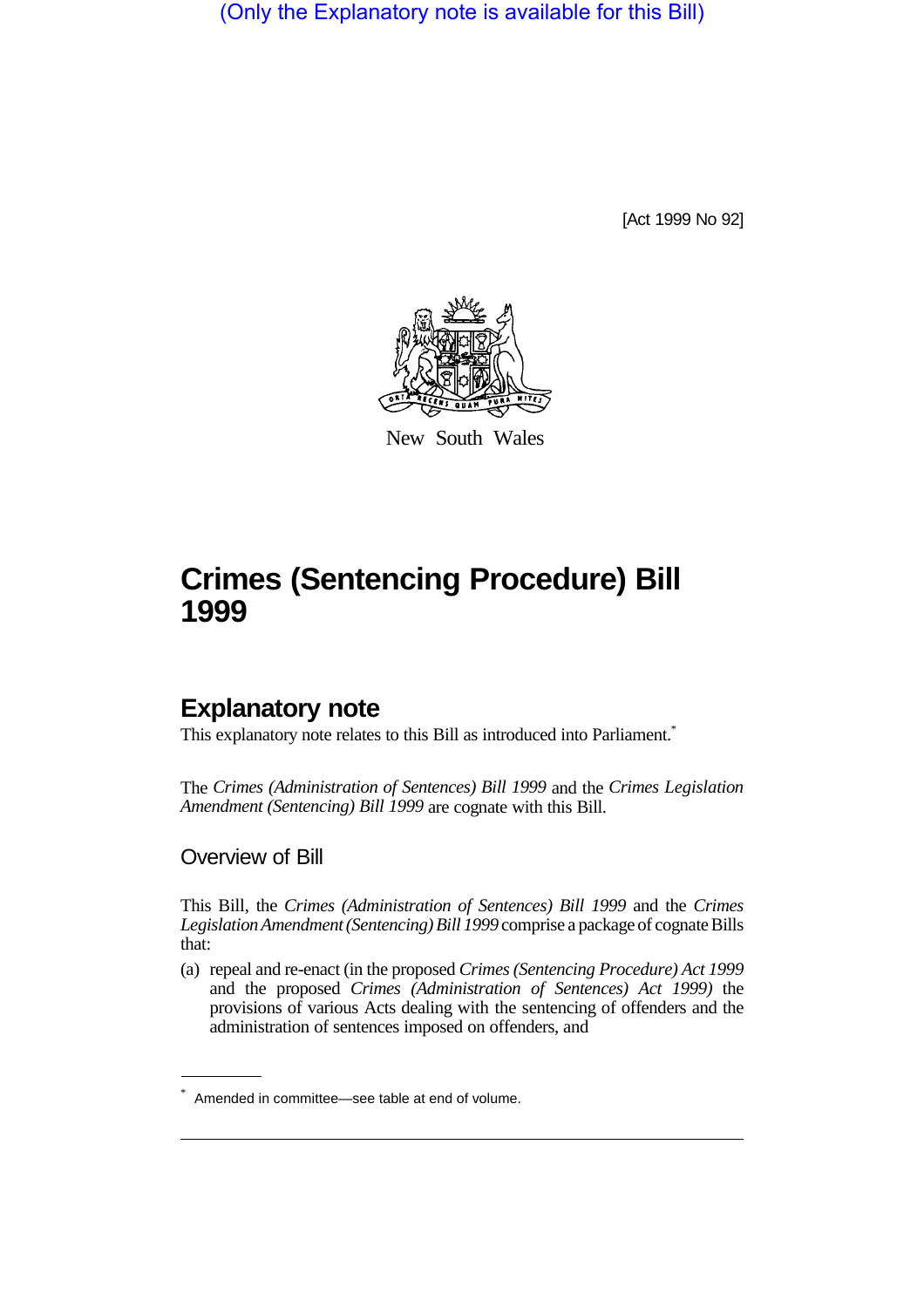Explanatory note

- (b) transfer to the *Criminal Procedure Act 1986* the provisions of various Acts dealing with criminal procedure, and
- (c) transfer to the *Crimes Act 1900* and the *Summary Offences Act 1988* various offences created by the provisions of other Acts, and
- (d) abolish the distinction between offences that are felonies and offences that are misdemeanours, and
- (e) abolish the punishment of penal servitude and the punishment of imprisonment with hard or light labour.

The object of this Bill is to re-enact provisions of the following Acts in relation to the sentencing of offenders:

- (a) the *Community Service Orders Act 1979*,
- (b) the *Crimes Act 1900*,
- (c) the *Criminal Procedure Act 1986*,
- (d) the *Home Detention Act 1996*,
- (e) the *Justices Act 1902*,
- (f) the *Periodic Detention of Prisoners Act 1981*,
- (g) the *Sentencing Act 1989*.

The re-enacted provisions are substantially the same as those they replace, except as follows:

- (a) the proposed Act introduces "suspended sentences" as a sentencing option,
- (b) the proposed Act requires courts that impose sentences of imprisonment of 6 months or less to give reasons for their decisions to impose imprisonment and not some lesser punishment,
- (c) the proposed Act requires courts that impose sentences of imprisonment to determine the total sentence first, and then to determine the minimum (nonparole) term of the sentence,
- (d) the proposed Act replaces recognizances (both common law and statutory) with good behaviour bonds.

The Bill also deals with savings and transitional matters.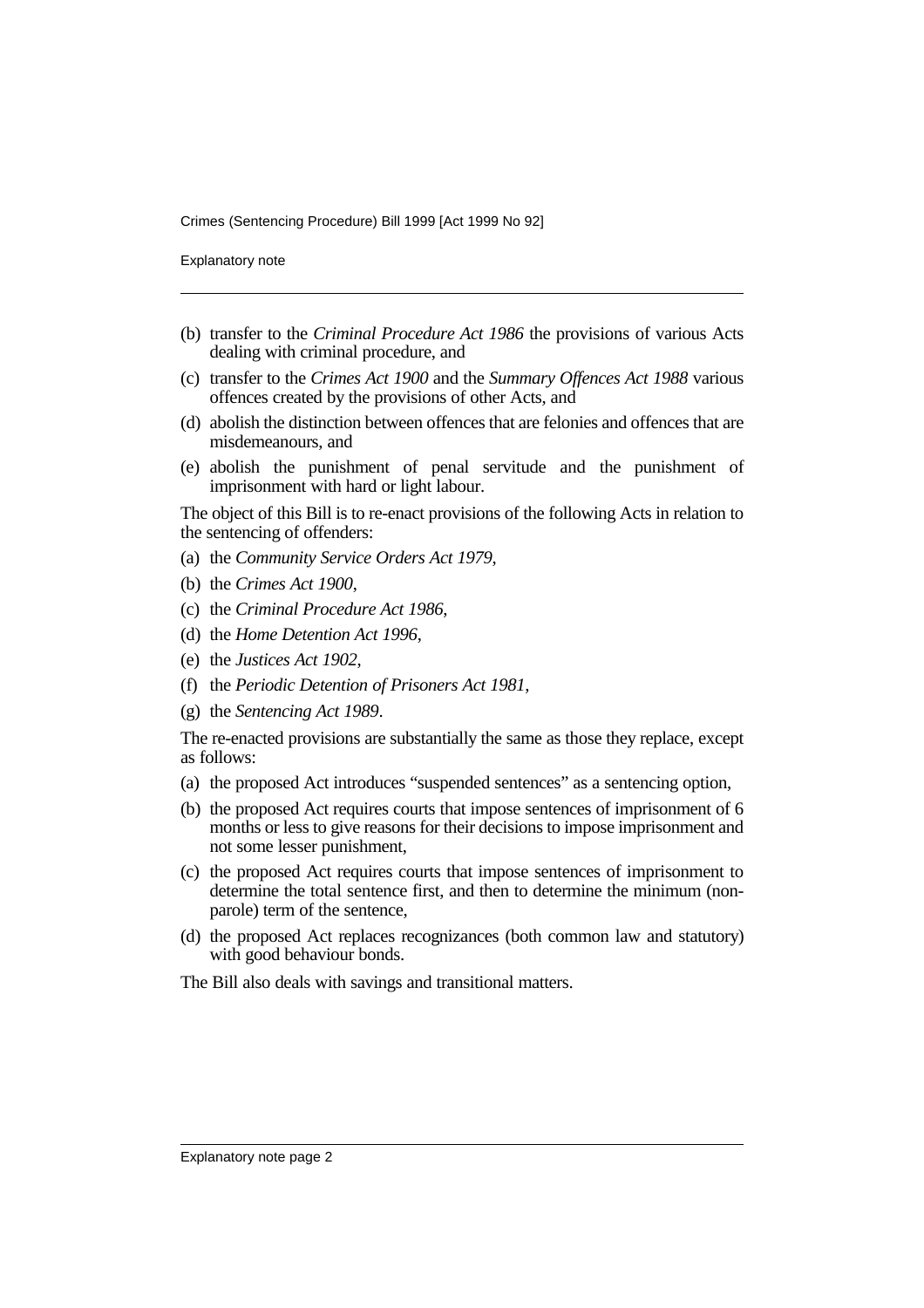Explanatory note

Outline of provisions

# **Part 1 Preliminary**

This Part contains the following formal provisions (**clauses 1**–**3**):

**Clause 1** specifies the name (also called the short title) of the proposed Act.

**Clause 2** provides for the commencement of the proposed Act on a day or days to be appointed by proclamation.

**Clause 3** defines certain words and expressions used in the proposed Act and provides that notes in the proposed Act do not form part of the proposed Act.

# **Part 2 Penalties that may be imposed**

### **Division 1 General**

This Division (**clauses 4** and **5**) deals with general matters concerning the imposition of penalties, and includes the following provisions:

**Clause 4** specifies the penalty to be imposed for an offence, both where the offence is created by a provision that specifically provides for the penalty to be imposed and where it is not.

**Clause 5** requires a court to consider alternatives to imprisonment where the court is considering sentencing an offender to imprisonment for 6 months or less, and provides that Part 4 applies to all sentences of imprisonment.

### **Division 2 Alternatives to full-time detention**

This Division (**clauses 6** and **7**) deals with the forms of imprisonment that may be imposed as alternatives to full-time detention, and includes the following provisions:

**Clause 6** empowers a court to make a periodic detention order (similar to a court's current powers under the *Periodic Detention of Prisoners Act 1981*), and provides that the power to make such an order is subject to proposed Part 5.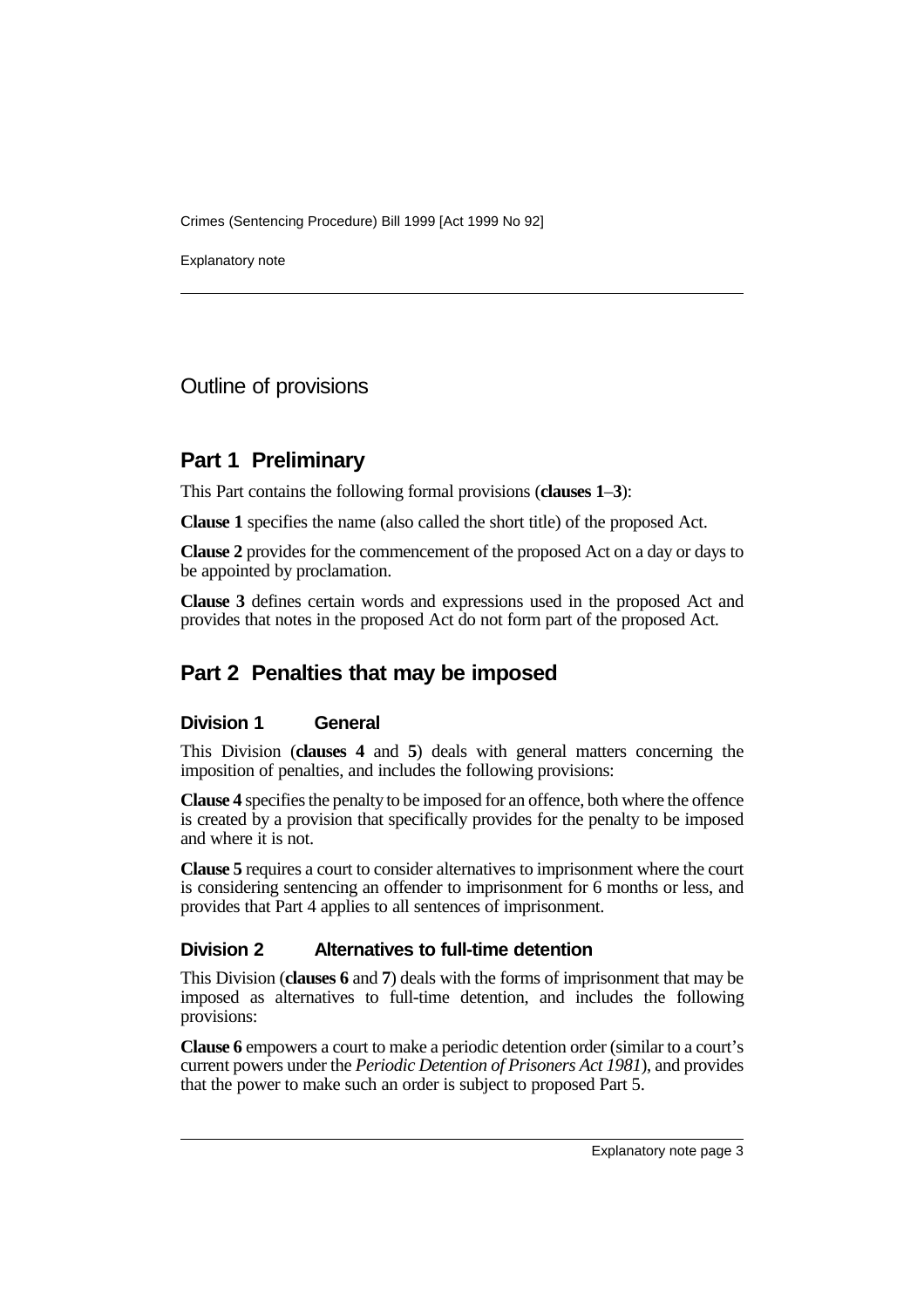Explanatory note

**Clause 7** empowers a court to make a home detention order (similar to a court's current powers under the *Home Detention Act 1996*), and provides that the power to make such an order is subject to proposed Part 6.

#### **Division 3 Non-custodial alternatives**

This Division (**clauses 8**–**13**) deals with the non-custodial alternatives to full-time detention, and includes the following provisions:

**Clause 8** empowers a court to make a community service order (similar to a court's current powers under the *Community Service Orders Act 1979*), and provides that the power to make such an order is subject to proposed Part 7.

**Clause 9** empowers a court to impose a good behaviour bond as a penalty on its own. Clauses 10 and 12 provide for other circumstances in which a good behaviour bond may be imposed. The power conferred by this clause is similar to a court's current power under section 30 of the *Imperial Acts Application Act 1969* and, in relation to apprehended violence, under section 547 of the *Crimes Act 1900*). The clause also provides that the power to impose a good behaviour bond is subject to proposed Part 8.

**Clause 10** empowers a court to dismiss a charge or to grant an offender a conditional discharge (similar to a court's current powers under section 556A of the *Crimes Act 1900*). The condition of a conditional discharge is to be that the offender enters into a good behaviour bond.

**Clause 11** empowers a court to defer passing sentence by means of an adjournment of proceedings for up to 12 months (similar to an existing "Griffith bond").

**Clause 12** empowers a court to impose a suspended sentence and, during the term of the suspension, a good behaviour bond. The nature of the suspended sentence is that the sentence does not come into force unless the offender breaches the terms of a good behaviour bond.

**Clause 13** prevents a court from imposing both a community service order and a good behaviour bond in relation to the same offence.

#### **Division 4 Fines**

This Division (**clauses 14**–**17**) deals with fines, and includes the following provisions:

**Clause 14** empowers a court to impose a fine as an additional penalty to a good behaviour bond.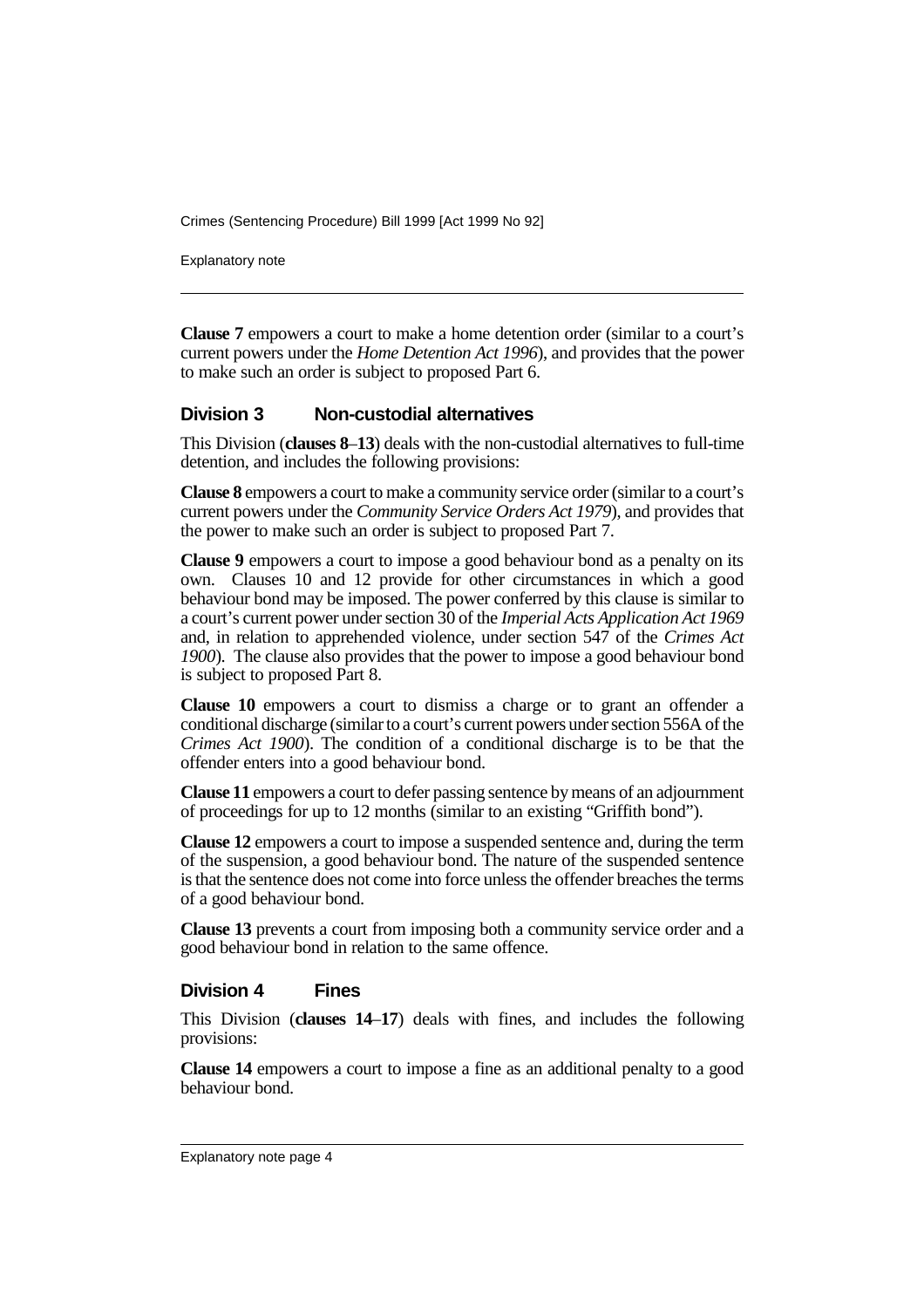Explanatory note

**Clause 15** empowers a court to impose a fine as an additional or alternative penalty to imprisonment for offences that are dealt with on indictment (similar to a court's current powers under section 440AA of the *Crimes Act 1900*).

**Clause 16** empowers a court to impose a fine on a body corporate where an offence provision provides a penalty only by way of imprisonment (similar to a court's current powers under section 360A of the *Crimes Act 1900*).

**Clause 17** (equivalent to current section 56 of the *Interpretation Act 1987*) specifies the value of a penalty unit (currently \$110).

### **Division 5 Miscellaneous**

This Division (**clauses 18**–**20**) re-enacts current sections 54, 55 and 57 of the *Interpretation Act 1987*, and includes the following provisions:

**Clause 18** provides for the construction of statutory provisions relating to penalties.

**Clause 19** states the effect of an alteration of a penalty imposed by an Act or statutory rule.

**Clause 20** excludes double jeopardy in circumstances where a single act or omission can give rise to an offence under the laws of New South Wales and an offence under the laws of the Commonwealth or some other State or Territory.

# **Part 3 Sentencing procedures generally**

### **Division 1 General**

This Division (**clauses 21**–**25**) deals with general matters concerning sentencing procedures, and includes the following provisions:

**Clause 21** empowers a court to impose, in relation to an offence for which a penalty is fixed by an Act or statutory rule, a lesser penalty than that so fixed (similar to a court's current powers under section 553 of the *Crimes Act 1900*).

**Clause 22** requires a court to take a guilty plea into account (similar to current section 439 of the *Crimes Act 1900*).

**Clause 23** empowers a court to reduce a penalty where the offender has assisted law enforcement authorities in the prevention, detection or investigation of an offence (similar to current section 442B of the *Crimes Act 1900*).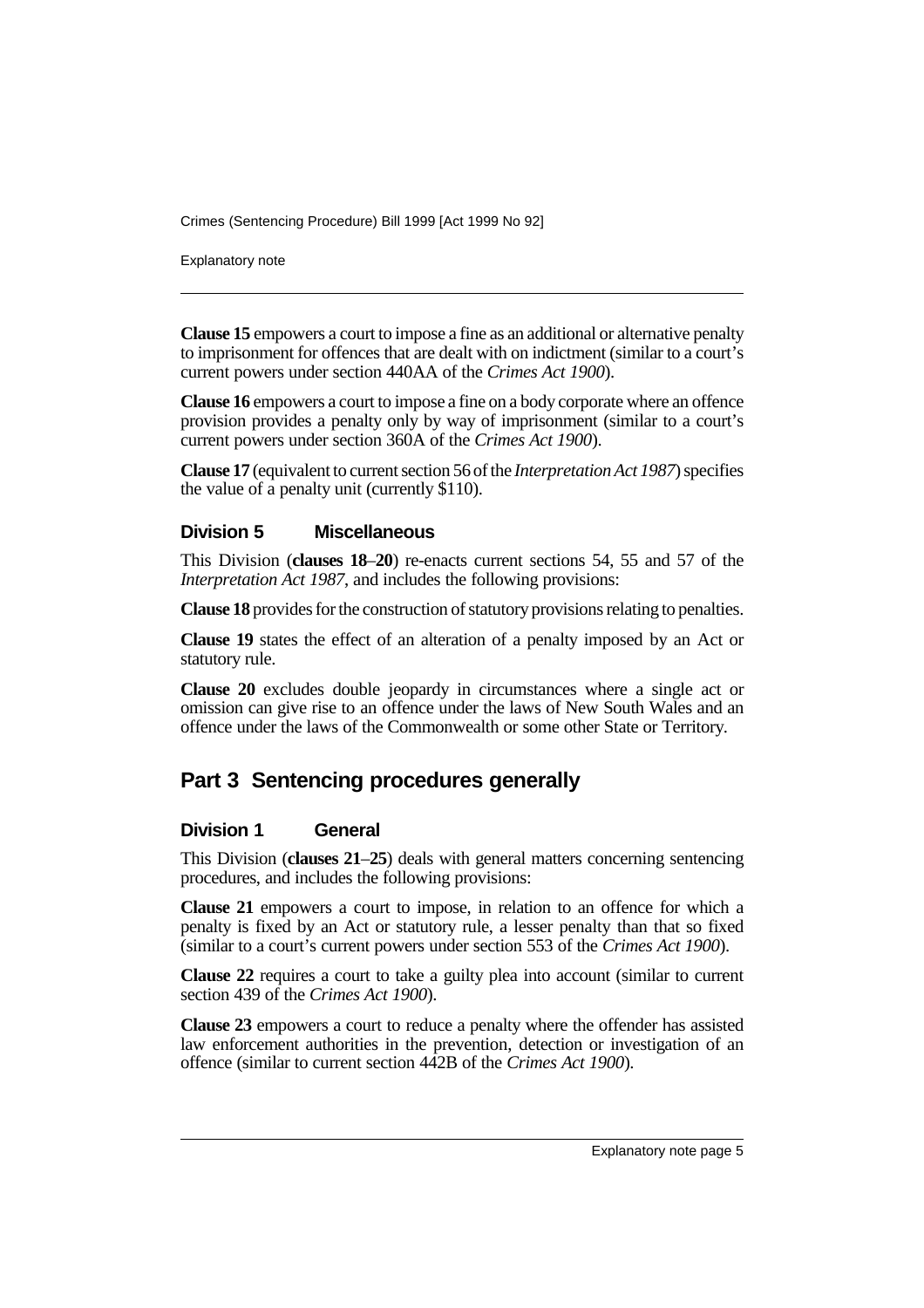Explanatory note

**Clause 24** requires a court to take into account time spent on remand and time spent complying with requirements under a community service order or good behaviour bond.

**Clause 25** prohibits a Local Court from making certain orders when an offender is not before the court (similar to current sections 75E and 80AA of the *Justices Act 1902*).

### **Division 2 Victim impact statements**

This Division (**clauses 26**–**30**) re-enacts current Part 6A of the *Criminal Procedure Act 1986*, and includes the following provisions:

**Clause 26** defines certain words and expressions used in the proposed Division.

**Clause 27** limits the application of the Division to certain matters before the Supreme Court, the District Court or a Local Court.

**Clause 28** specifies the time when a victim impact statement may be received by the relevant court.

**Clause 29** specifies that the giving of victim impact statements is not mandatory.

**Clause 30** specifies formal requirements governing the making of a victim impact statement.

### **Division 3 Taking further offences into account**

This Division (**clauses 31**–**35**) re-enacts current Part 6 of the *Criminal Procedure Act 1986*, and includes the following provisions:

**Clause 31** defines certain words and expressions used in the proposed Division.

**Clause 32** allows a prosecutor to file a list of additional charges in court after an offender has been found guilty of an offence.

**Clause 33** allows a court to take into account outstanding charges in relation to an offender.

**Clause 34** allows a court to make orders and directions relating to offences when considering charges that are admitted by the offender.

**Clause 35** is a provision with respect to the consequences of taking charges into account.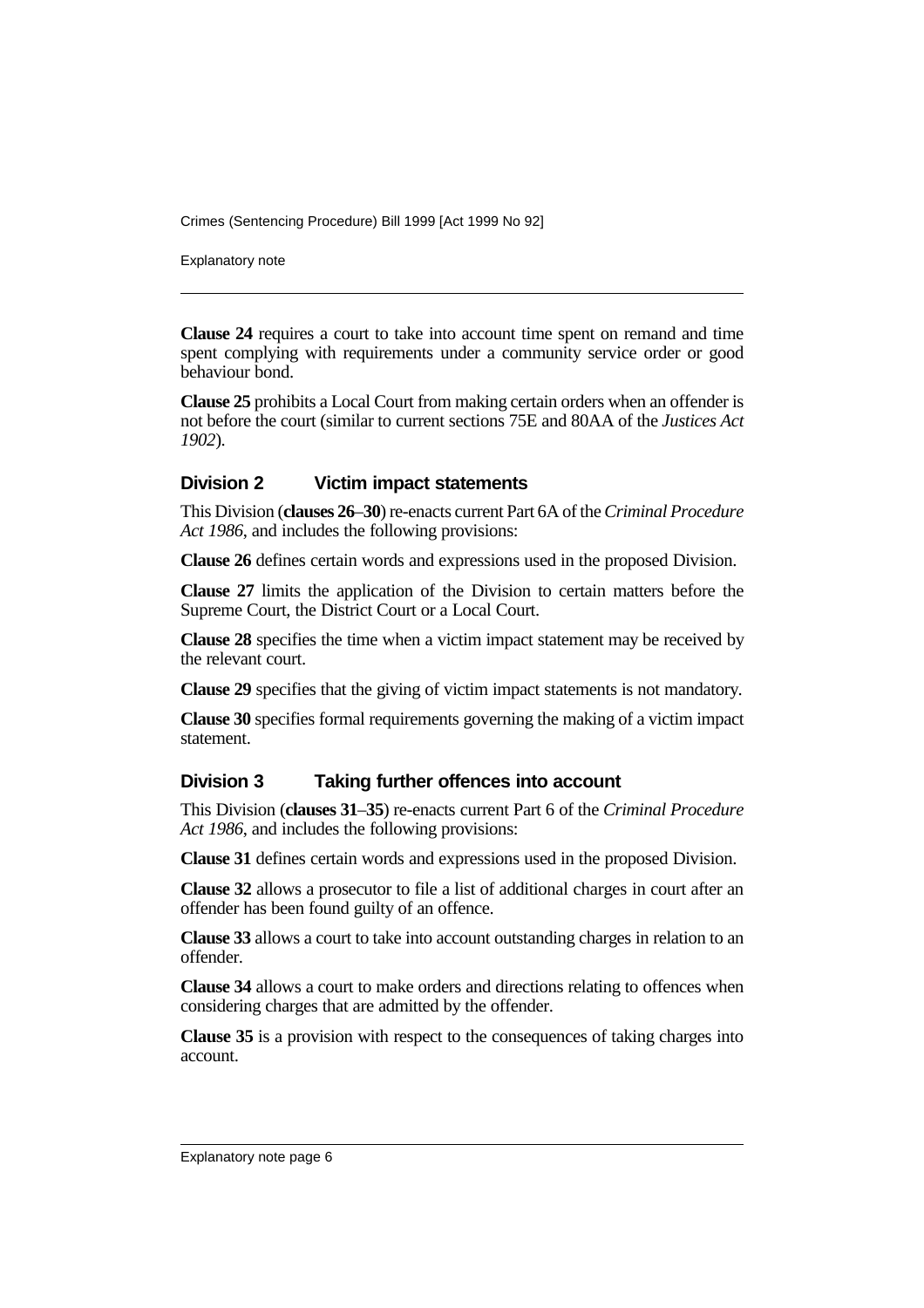Explanatory note

### **Division 4 Sentencing guidelines**

This Division (**clauses 36**–**42**) re-enacts current Part 8 of the *Criminal Procedure Act 1986*, and includes the following provisions:

**Clause 36** defines certain words and expressions used in the proposed Division.

**Clause 37** empowers the Court of Criminal Appeal to give a guideline judgment on the application of the Attorney General.

**Clause 38** empowers the Senior Public Defender, or his or her nominee, to intervene in proceedings on an application for a guideline judgment.

**Clause 39** empowers the Director of Public Prosecutions, or his or her representative, to intervene in proceedings on an application for a guideline judgment.

**Clause 40** preserves the power and jurisdiction of the Court of Criminal Appeal to give guideline judgments apart from the proposed Division.

**Clause 41** empowers the Court of Criminal Appeal to make rules with respect to applications and proceedings under the proposed Division.

**Clause 42** sets aside any limitation on the evidence that may be considered by the Court of Criminal Appeal in giving a guideline judgment but restricts the use of such evidence in any appeal proceedings in relation to the sentencing of the offender to whom the appeal relates.

### **Division 5 Correction and adjustment of sentences**

This Division (**clause 43**) re-enacts current Part 7 of the *Criminal Procedure Act 1986*.

**Clause 43** enables a court to re-open criminal proceedings in order to correct or adjust any sentence that has been imposed in the proceedings that is contrary to law.

### **Part 4 Sentencing procedures for imprisonment**

### **Division 1 Setting terms of imprisonment**

This Division (**clauses 44**–**54**) re-enacts current Part 2 of the *Sentencing Act 1989*, and includes the following provisions: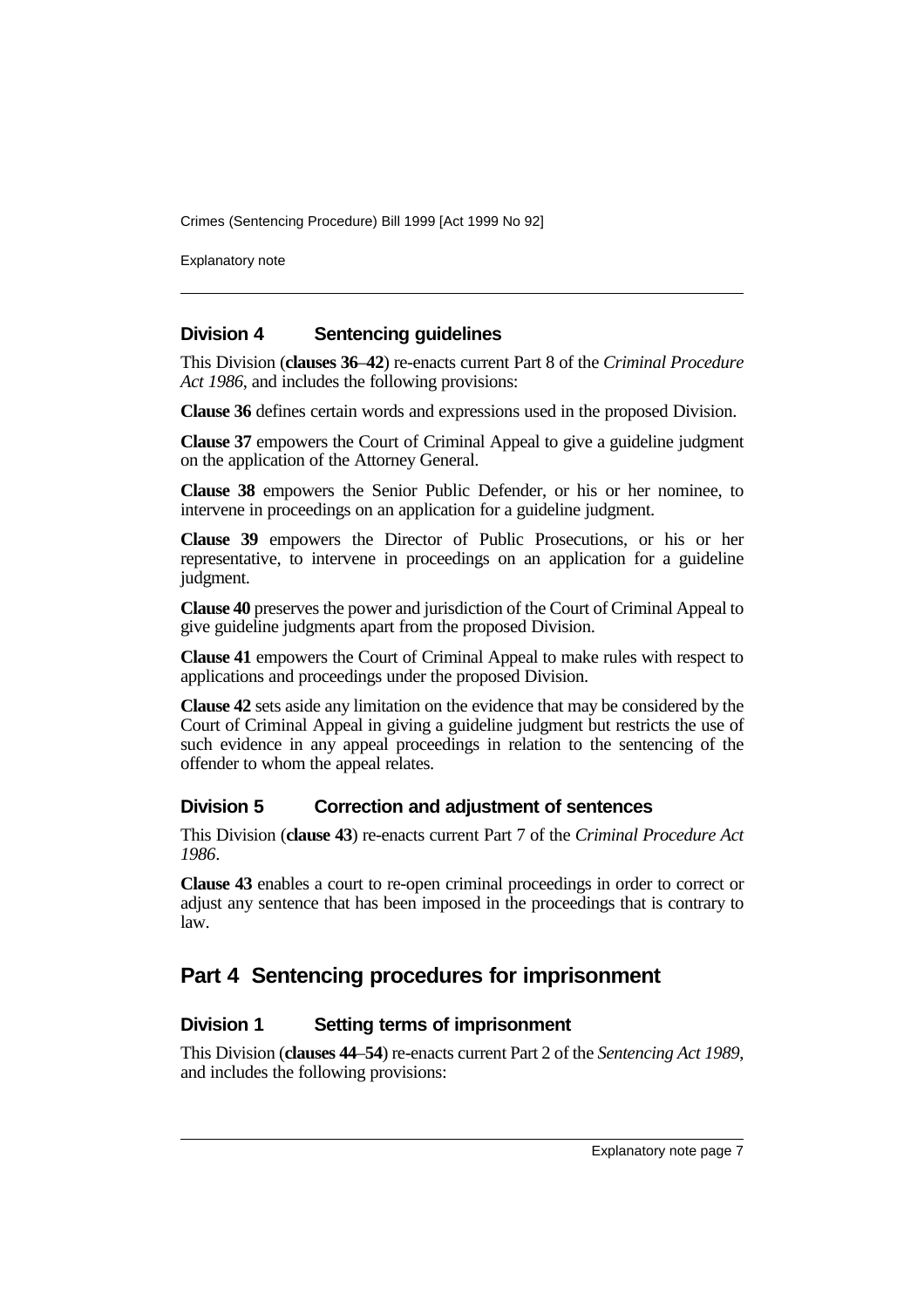Explanatory note

**Clause 44** requires a court that imposes a sentence of imprisonment to set the term of the sentence and then a non-parole period for the sentence.

**Clause 45** allows a court to decline to set a non-parole period in certain circumstances.

**Clause 46** prohibits a court from setting a non-parole period when imposing a sentence of imprisonment of 6 months or less.

**Clause 47** provides for a sentence of imprisonment to commence on the day on which it is imposed (subject to any stay of execution referred to in clause 80) unless the court imposing the sentence otherwise directs. A court's direction may back-date a sentence, or may post-date it to make it consecutive with some other sentence being served or yet to be served.

**Clause 48** requires a court to specify when a sentence of imprisonment is to commence and when the offender to whom it relates becomes eligible for parole (if the sentence includes a non-parole period) or when the sentence expires (if the sentence does not include a non-parole period).

**Clause 49** restricts the term of a sentence of imprisonment that may be imposed for an offence to the maximum term of imprisonment provided by law for the offence.

**Clause 50** requires a court to make a parole order for a sentence of imprisonment for a term of 3 years or less if the sentence has a non-parole period.

**Clause 51** empowers a court to impose conditions on a parole order made by it.

**Clause 52** empowers an appeal court to vary any non-parole period that has been set for a sentence of imprisonment by the court of trial.

**Clause 53** requires a court that imposes more than one sentence of imprisonment to set a term, and a non-parole period, for each sentence.

**Clause 54** excludes certain sentences from the operation of the proposed Division.

### **Division 2 Concurrent and consecutive sentences**

This Division (**clauses 55**–**60**) re-enacts current section 444 of the *Crimes Act 1900*, and includes the following provisions:

**Clause 55** provides that multiple sentences are to be presumed to be served concurrently unless there is a direction to the contrary.

**Clause 56** provides that sentences for assault committed by convicted inmates of correctional centres are presumed to be consecutive unless there is a direction to the contrary.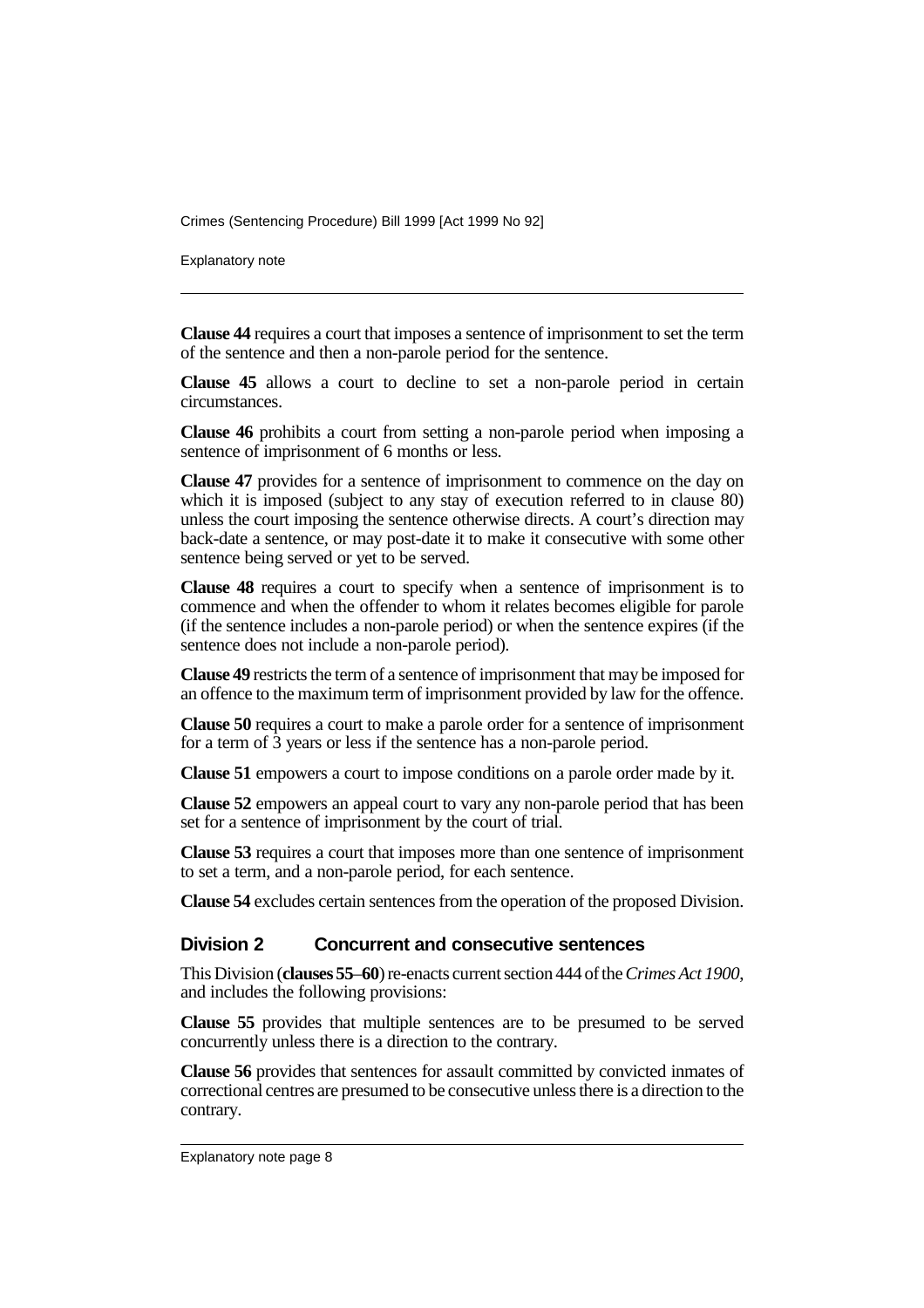Explanatory note

**Clause 57** provides that sentences for escape from lawful custody committed by inmates of correctional centres must be consecutive.

**Clause 58** limits the sentencing powers of a Local Court in relation to offenders who are already serving terms of imprisonment so as to ensure that the effect of a sentence imposed by a Local Court will not result in an offender spending more than 3 years in a correctional centre at any one time (except in certain circumstances).

**Clause 59** provides for the adjustment of the commencement of a consecutive sentence when an earlier sentence is quashed or varied.

**Clause 60** provides for the application of the proposed Division to unexpired interstate sentences of imprisonment.

#### **Division 3 Miscellaneous**

This Division (**clauses 61**–**63**) deals with miscellaneous matters, and includes the following provisions:

**Clause 61** provides for mandatory life sentences for certain offences (similar to current section 431B of the *Crimes Act 1900*).

**Clause 62** empowers a court to issue warrants of commitment.

**Clause 63** requires offenders to be photographed and fingerprinted.

# **Part 5 Sentencing procedures for periodic detention orders**

### **Division 1 Preliminary**

This Division (**clauses 64** and **65**) deals with miscellaneous matters, and includes the following provisions:

**Clause 64** applies the proposed Part to circumstances in which a court is considering, or has made, a periodic detention order.

**Clause 65** defines certain words and expressions used in the proposed Part.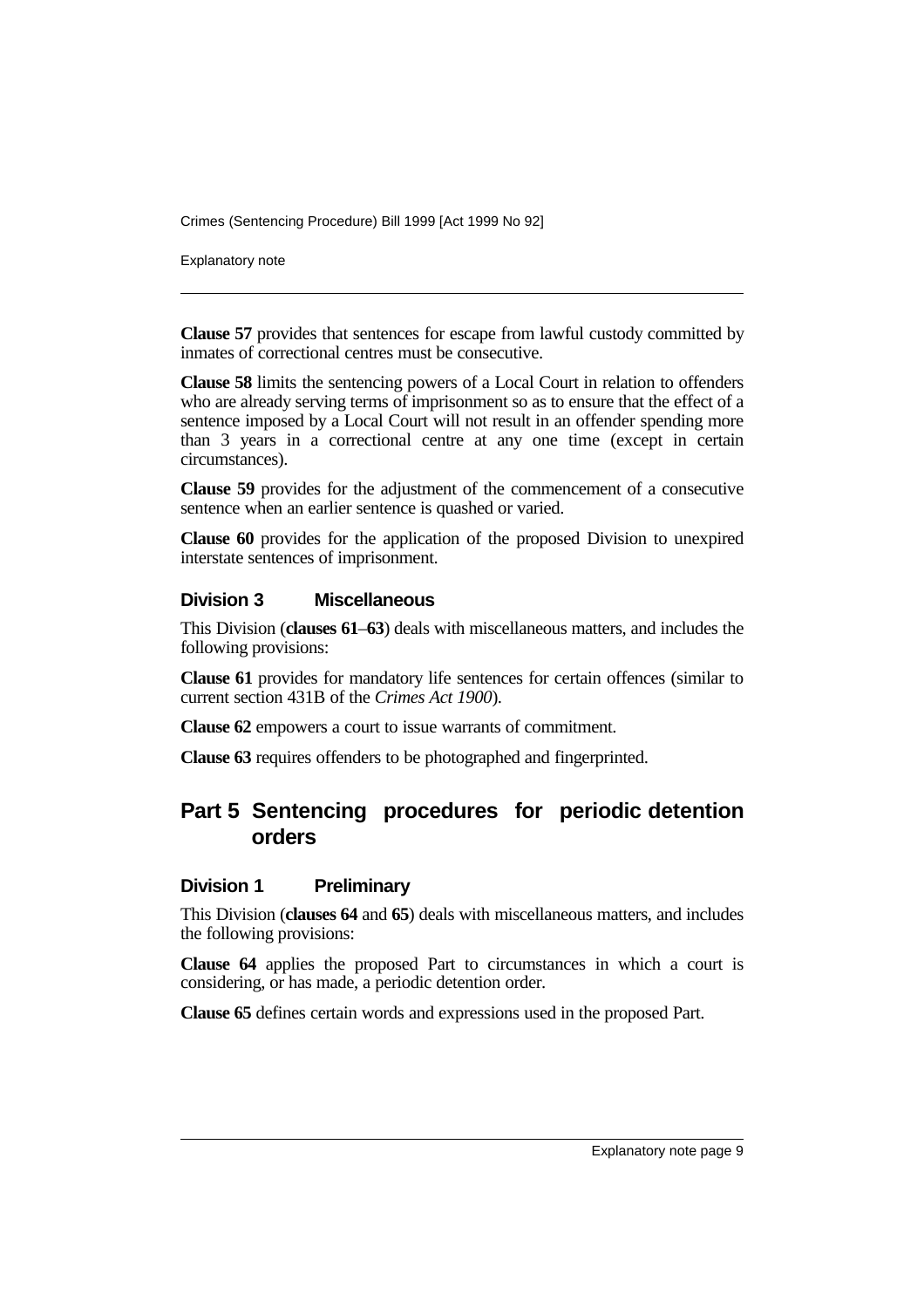Explanatory note

### **Division 2 Restrictions on power to make periodic detention orders**

This Division (**clauses 66** and **67**) deals with restrictions on making periodic detention orders, and includes the following provisions:

**Clause 66** restricts the making of such an order for an offender by reference to the offender's age (the minimum age is 18) and the suitability of the offender for periodic detention, and requires the offender to sign an undertaking to comply with the obligations relating to periodic detention (similar to the restrictions under current section 5 of the *Periodic Detention of Prisoners Act 1981*).

**Clause 67** restricts the making of such an order if to do so would result in the offender being subject to more than 3 years periodic detention from the time the order is made (similar to the restrictions under current section 5B of the *Periodic Detention of Prisoners Act 1981*).

### **Division 3 Assessment reports**

This Division (**clauses 68** and **69**) deals with assessment reports, and includes the following provisions:

**Clause 68** empowers a court to refer an offender for assessment as to the offender's suitability for periodic detention.

**Clause 69** provides for the assessment of an offender by the Probation and Parole Service consequent to such a referral.

#### **Division 4 Miscellaneous**

This Division (**clauses 70**–**73**) deals with miscellaneous matters concerning the making of a periodic detention order, and includes the following provisions:

**Clause 70** requires a court to specify a commencement date for the term of periodic detention that is between 7 and 21 days after the date on which the order is made.

**Clause 71** requires a court to explain the order to the offender.

**Clause 72** requires a court to give written notice to the offender and to the Commissioner of Corrective Services of the terms of the order.

**Clause 73** empowers a court to issue warrants of commitment.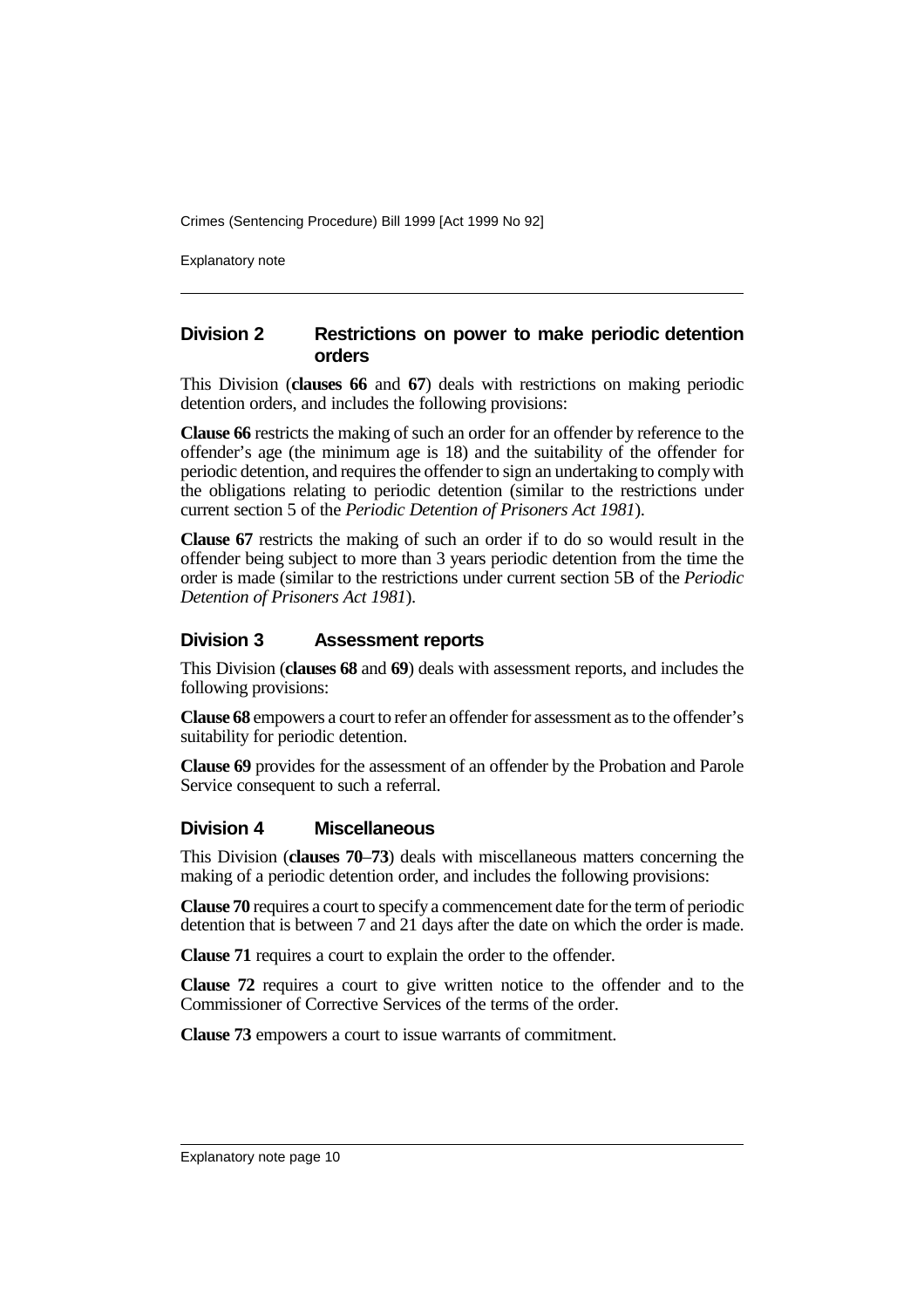Explanatory note

### **Part 6 Sentencing procedures for home detention orders**

#### **Division 1 Preliminary**

This Division (**clauses 74** and **75**) deals with miscellaneous matters, and includes the following provisions:

**Clause 74** applies the proposed Part to circumstances in which a court is considering, or has made, a home detention order.

**Clause 75** defines certain words and expressions used in the proposed Part.

### **Division 2 Restrictions on power to make home detention orders**

This Division (**clauses 76**–**79**) deals with restrictions on making home detention orders, and includes the following provisions:

**Clause 76** prevents such an order being made in relation to certain offences (similar to the restrictions under current section 6 of the *Home Detention Act 1996*).

**Clause 77** prevents such an order being made in relation to an offender who has a criminal history that includes convictions for certain offences (similar to the restrictions under current section 7 of the *Home Detention Act 1996*).

**Clause 78** restricts the making of such an order for an offender by reference to the suitability of the offender for home detention, and requires the offender to sign an undertaking to comply with the obligations relating to home detention (similar to the restrictions under current section 8 of the *Home Detention Act 1996*).

**Clause 79** restricts the making of such an order if to do so would result in the offender being subject to more than 18 months home detention from the time the order is made (similar to the restrictions under current section 5 of the *Home Detention Act 1996*).

### **Division 3 Assessment reports**

This Division (**clauses 80** and **81**) deals with assessment reports, and includes the following provisions:

**Clause 80** empowers a court to refer an offender for assessment as to the offender's suitability for home detention, and provides for a stay of execution of the offender's sentence while the assessment is being carried out.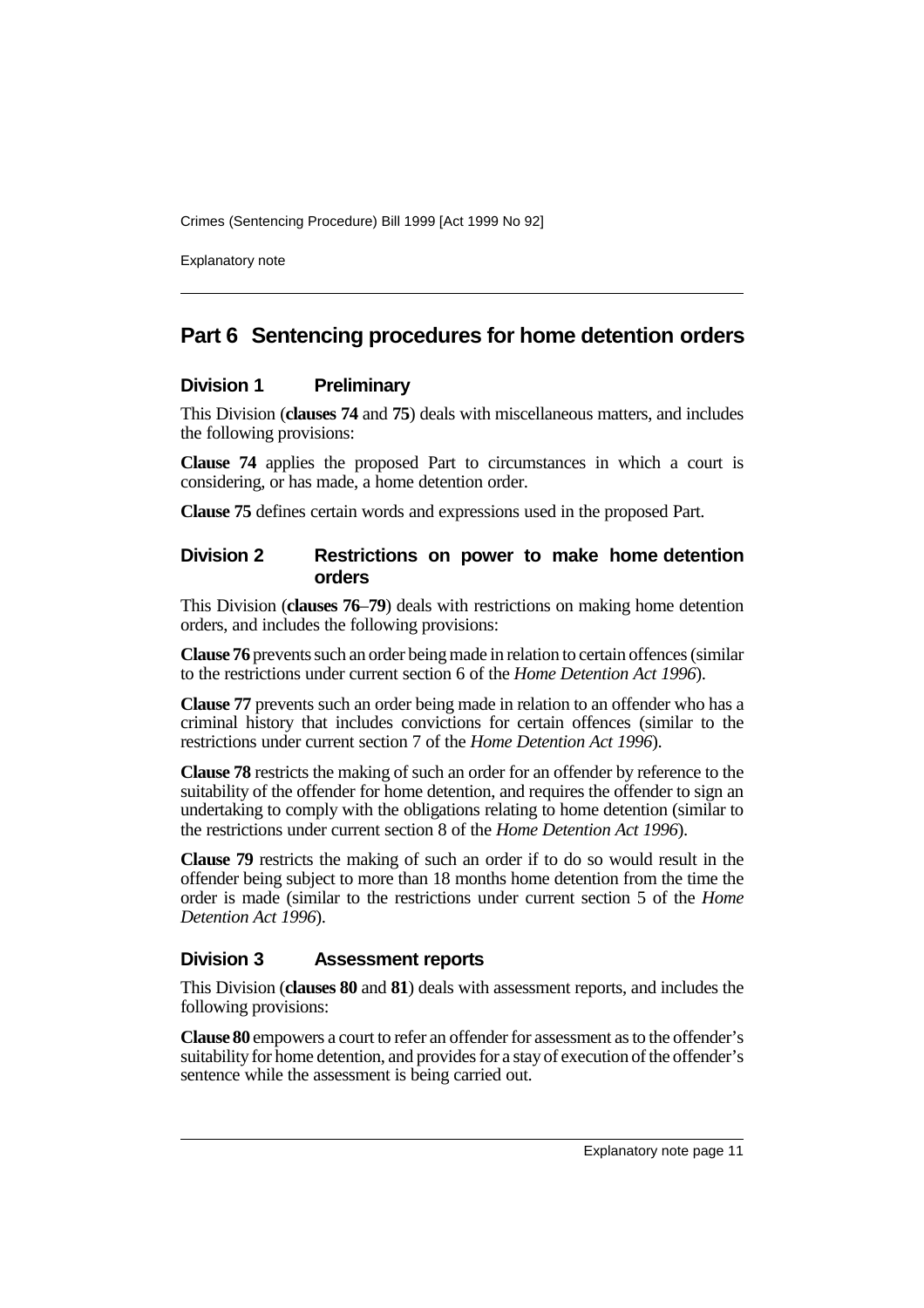Explanatory note

**Clause 81** provides for the assessment of an offender by the Probation and Parole Service consequent to such a referral.

### **Division 4 Miscellaneous**

This Division (**clauses 82** and **83**) deals with miscellaneous matters concerning the making of a home detention order, and includes the following provisions:

**Clause 82** empowers a court to impose conditions on the order in relation to the offender's home detention.

**Clause 83** requires a court to explain the order to the offender.

# **Part 7 Sentencing procedures for community service orders**

#### **Division 1 Preliminary**

This Division (**clauses 84** and **85**) deals with miscellaneous matters, and includes the following provisions:

**Clause 84** applies the proposed Part to circumstances in which a court is considering, or has made, a community service order.

**Clause 85** defines certain words and expressions used in the proposed Part.

### **Division 2 Restrictions on power to make community service orders**

This Division (**clauses 86** and **87**) deals with restrictions on making community service orders, and includes the following provisions:

**Clause 86** restricts the making of such an order for an offender by reference to the suitability of the offender for community service, and requires the offender to sign an undertaking to comply with the obligations relating to community service work (similar to the restrictions under current section 6 of the *Community Service Orders Act 1979*).

**Clause 87** restricts the making of such an order if to do so would result in the offender being subject to more than 500 hours' community service work from the time the order is made (similar to the restrictions under current section 7 of the *Community Service Orders Act 1979*).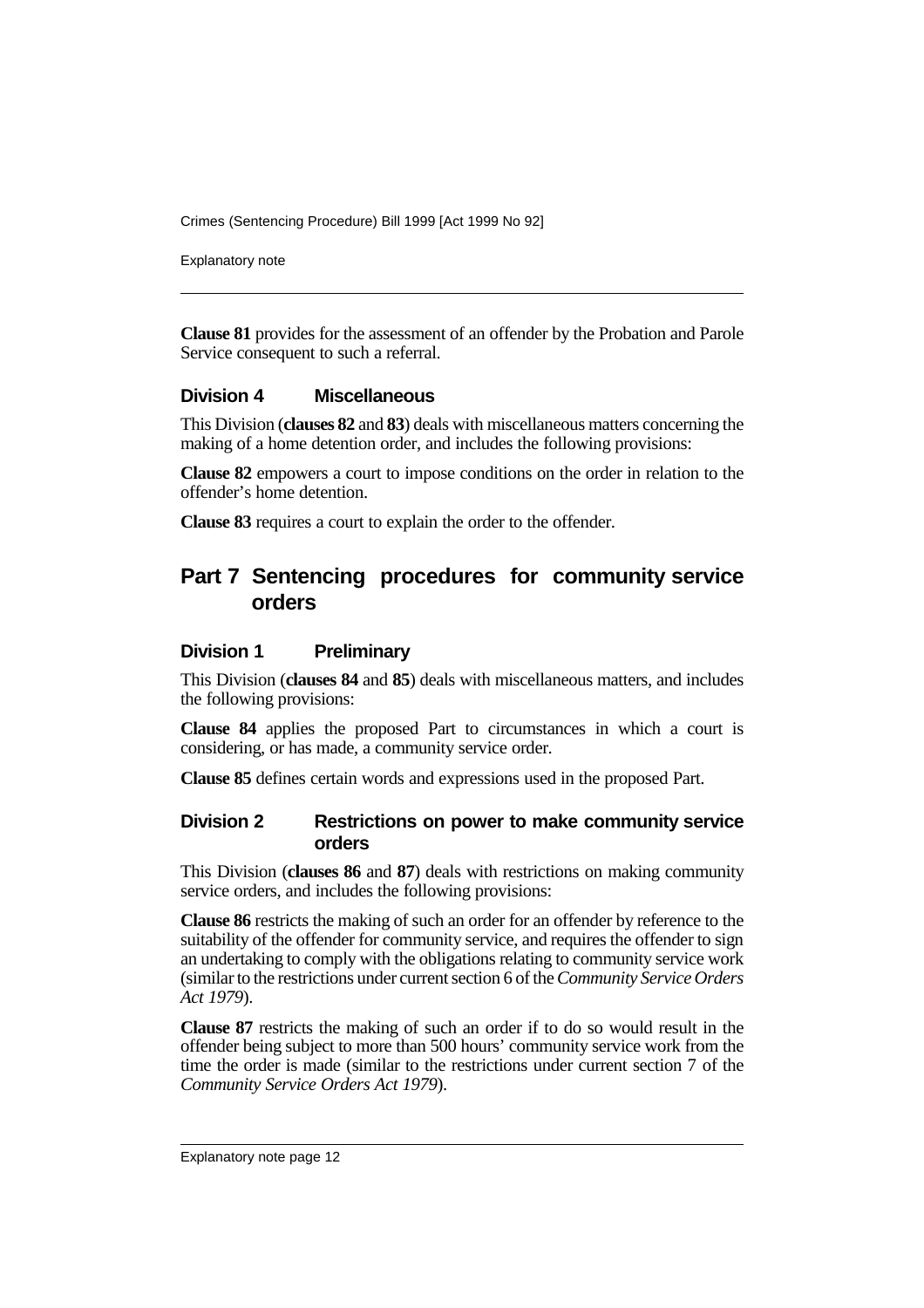Explanatory note

### **Division 3 Assessment reports**

This Division (**clauses 88** and **89**) deals with assessment reports, and includes the following provisions:

**Clause 88** empowers a court to refer an offender for assessment as to the offender's suitability for community service.

**Clause 89** provides for the assessment of an offender by the Probation and Parole Service consequent to such a referral.

#### **Division 4 Miscellaneous**

This Division (**clauses 90**–**93**) deals with miscellaneous matters concerning the making of a community service order, and includes the following provisions:

**Clause 90** empowers a court to impose conditions on the order in relation to the offender's community service work.

**Clause 91** empowers a court to recommend in the order that the community service work should include removal of graffiti from buildings, vehicles, vessels and places.

**Clause 92** requires a court to explain the order to the offender.

**Clause 93** requires a court to give written notice to the offender and to the Commissioner of Corrective Services of the terms of the order.

# **Part 8 Sentencing procedures for good behaviour bonds**

This Part (**clauses 94**–**100**) deals with the sentencing procedures for good behaviour bonds, and includes the following provisions:

**Clause 94** applies the proposed Part to circumstances in which a court is considering, or has made, an order that provides for an offender to enter into a good behaviour bond.

**Clause 95** empowers a court to impose conditions on a good behaviour bond.

**Clause 96** requires a court to explain a good behaviour bond to the offender.

**Clause 97** sets out the procedure to be followed if the offender fails to enter into a good behaviour bond as directed by a court.